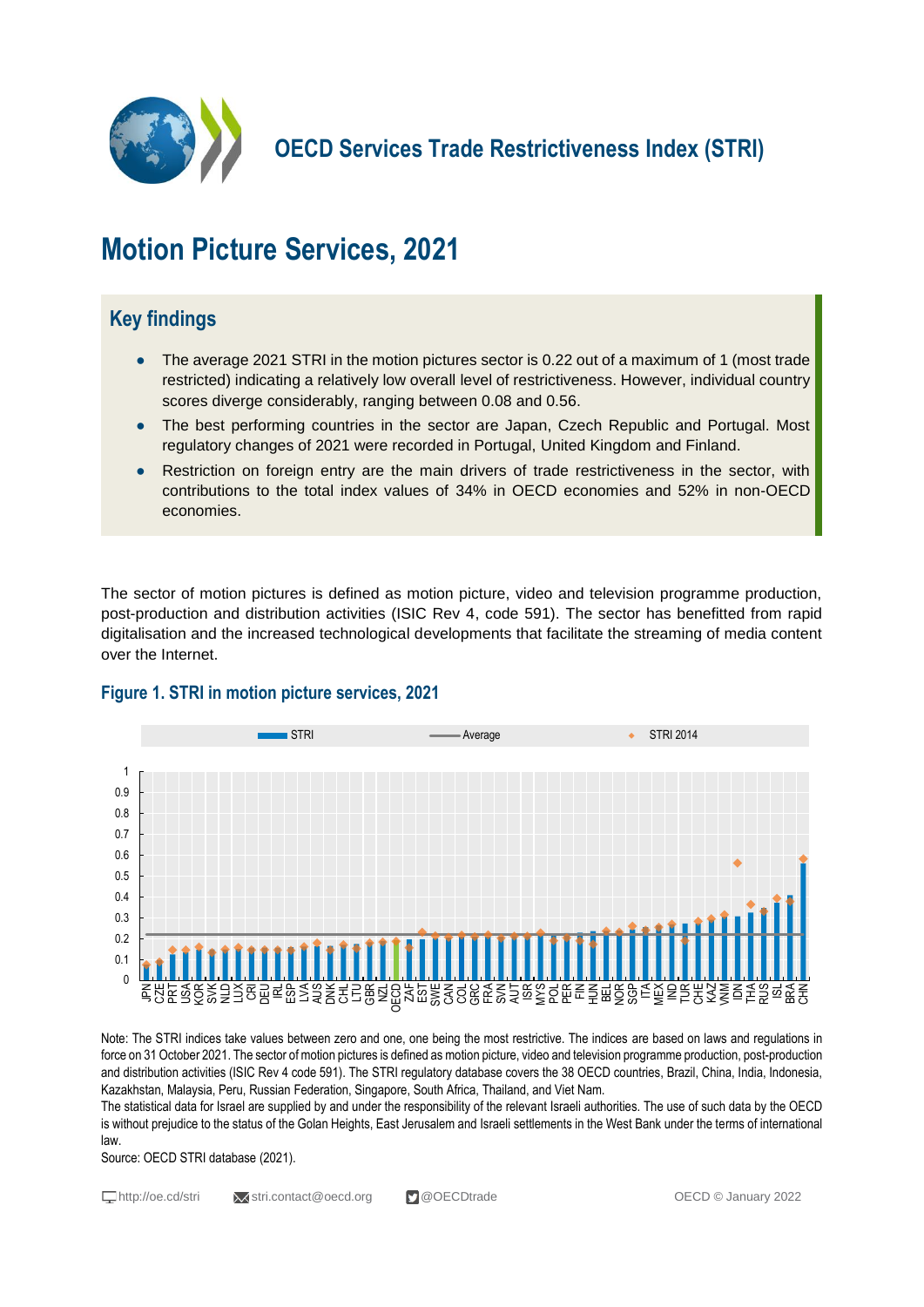The 2021 STRIs in the motion pictures sector range between 0.08 and 0.56, with a sample average of 0.22 (Figure 1). There are 30 countries below and 20 countries above the average. The best performing countries in the sector are Japan, Czech Republic and Portugal. There are no countries that are fully closed to trade in this sector.



## **Figure 2. Change since 2014 and change in the last year, by country**

Note: Selection criteria for Panel A was based on largest absolute changes since 2020. Panel B selection is the three largest increases, and the three largest decreases in the STRI since 2014. Source: OECD STRI database (2021).

TUR HUN ZAF EST PRT IDN

Several countries introduced regulatory changes affecting the STRIs in 2021 and more so since 2014 (Figure 2). In 2021, the STRIs in this sector saw the biggest changes in Portugal (13%), Finland (7%), Italy (6%), New Zealand (-5%), Australia (-6%), and the United Kingdom (-12%). Since 2014, on the one hand, we have observed countries that have had the strongest restrictive trends such as Turkey (43%), Hungary (36%) and South Africa (25%). On the other hand, we have strong liberalising trends in Estonia (-14%), Portugal (-14%), and Indonesia (-45%).

**2**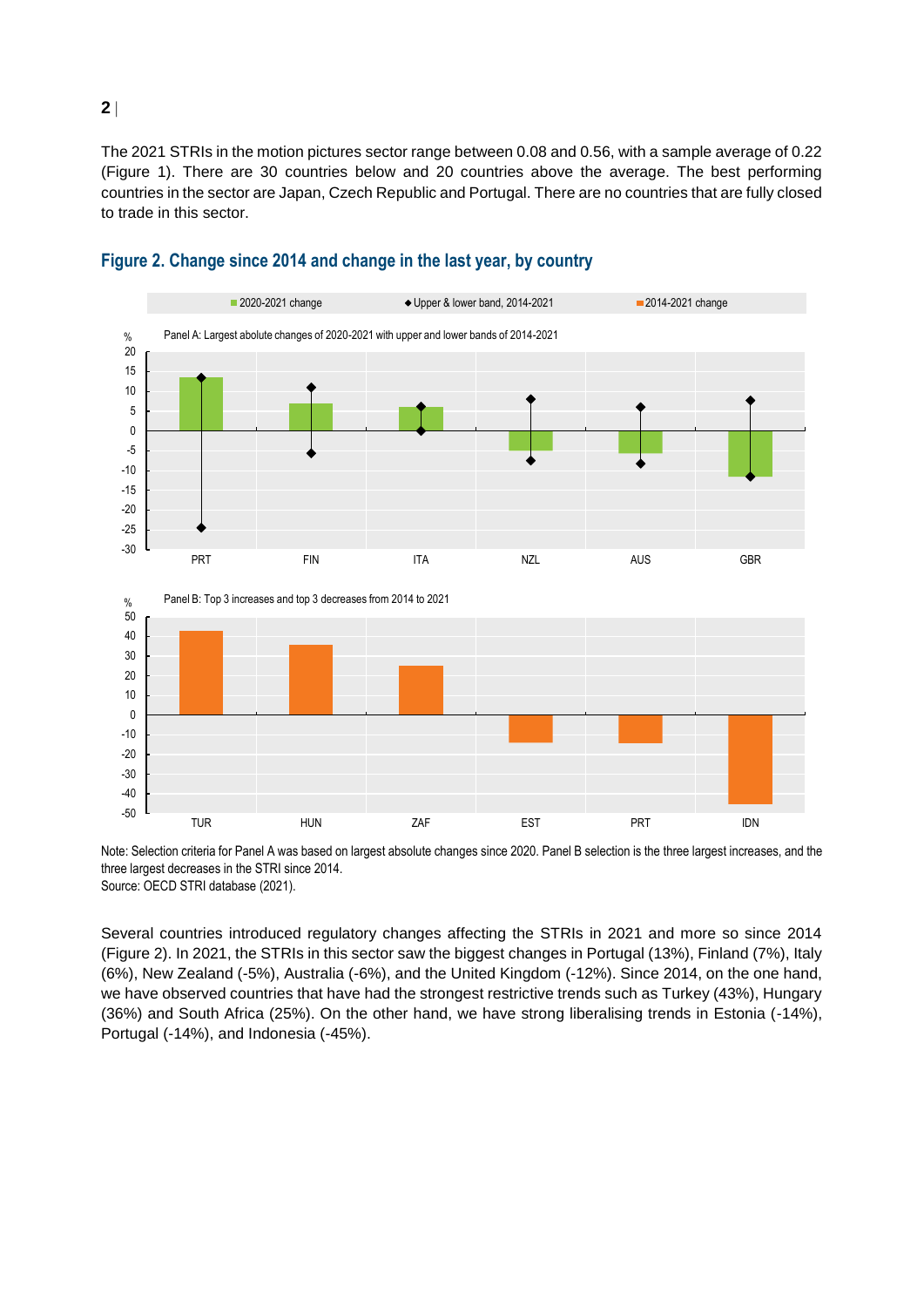

### **Figure 3. STRI policy areas for motion picture services by OECD and non-OECD economies, 2021**

Source: OECD STRI database (2021).

The measures in the STRI database are organised under five policy areas (Figure 3). Restrictions on foreign entry include barriers related to establishing and operating companies such as foreign equity limits or requirements on board of directors and cross-border data flows. Restrictions on the movement of people cover barriers that affect the temporary entry of foreign services providers through quotas, labour market tests and short durations of stay. Other discriminatory measures include discrimination of foreign services suppliers as far as taxes, subsidies and public procurement are concerned. Barriers to competition include information on anti-trust policy, government ownership of major firms and the extent to which governmentowned enterprises are exempt from competition laws. Regulatory transparency includes information on consultations and dissemination prior to laws and regulations entering into force. It also records information on obtaining a license or a visa. In this sector, barriers related to restriction on foreign entry are most prominent and amount to 34 % in OECD economies and 52 % in non-OECD economies.

The motion picture sector is a global industry in which market transactions, whether within or across borders, are essentially the transfer of property rights from a seller to a buyer at the going price, or the right to use somebody's property for a rental or fee. Therefore, the sector-specific measures in motion picture services relate to the implementation of international treaties on the protection of copyrights and related rights in a non-discriminatory manner. Moreover, films are also a cultural expression subject to a range of promotional and protective measures that are relevant for international trade.

Table 1 lists some of the most relevant restrictions identified in each of the five STRI policy areas. Under restrictions on foreign entry, common impediments relate to cross-border data flows and acquisition, and use of land and real estate. Investment screening mechanisms, local presence requirements and residency requirements for members of the board of directors are also present but to a lesser degree. In 15 countries, there are limitations to downloading and streaming that affect cross-border trade, while statutory monopoly on copyrights management exists in three jurisdictions.

Restrictions to the movement of people are relatively common across the board and include mostly short permitted durations of initial stay and labour market tests. Under other discriminatory measures, barriers related to accessing public procurement markets for foreign tenderers remain the most common challenge. Discriminatory subsidies are found in 27 countries. Dubbing is regulated in ten countries, and in five of them, must be carried out locally. Limitations on the local sourcing of cast and crew exist in six countries.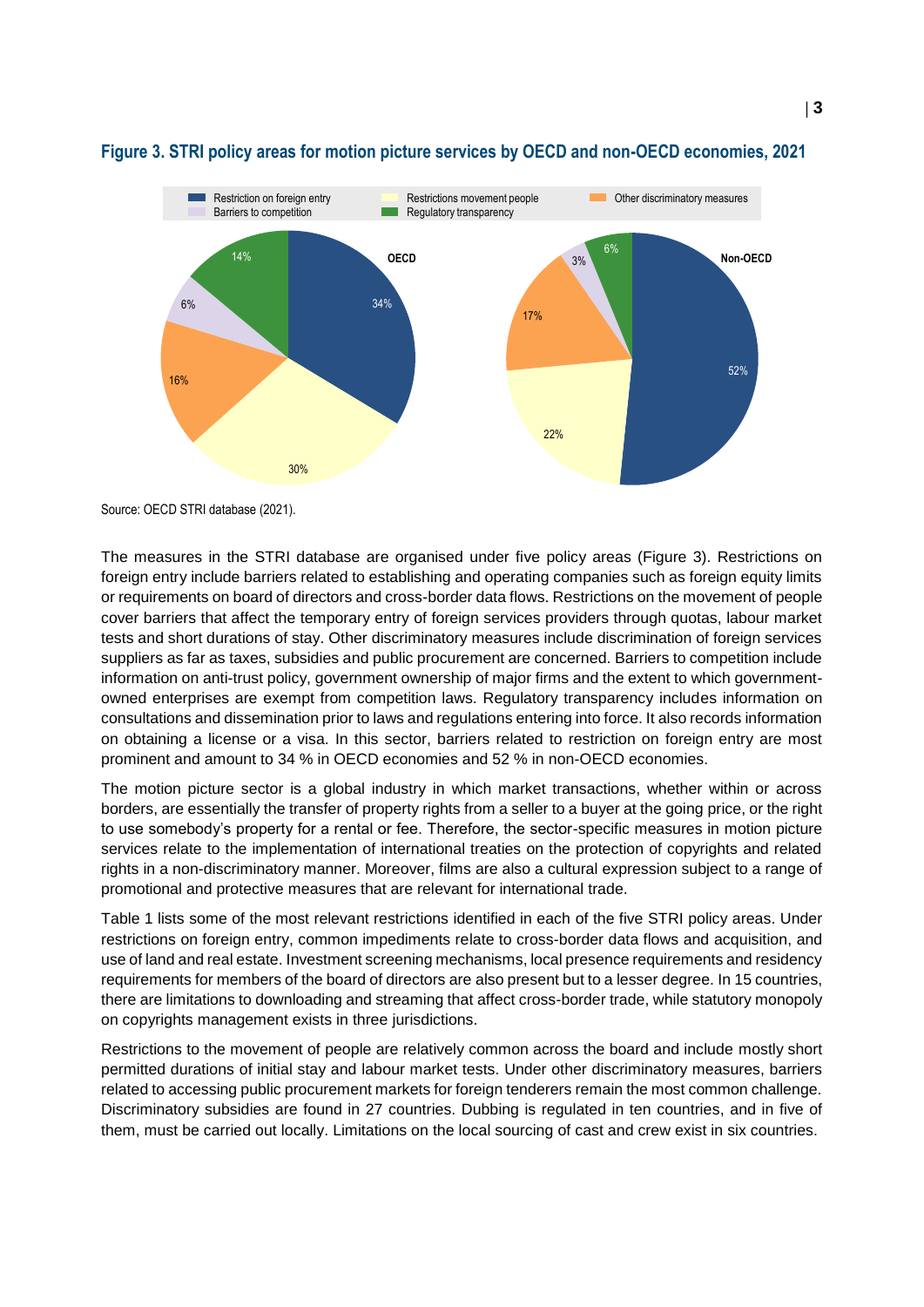As for barriers to competition, apart from general requirements related to minimum capital for new companies, more than half of the STRI countries impose limitations on advertising in films and/or of films. State-owned enterprises are present in 14 jurisdictions. Moreover, in four countries, no regulatory authority has the mandate to monitor and if needed intervene in case of anticompetitive practices related to vertical integration in the sector. Finally, arbitration structures to deal with commercial disagreements between rights holders and collective rights managers are in place in all STRI jurisdictions but three.

Under barriers related to regulatory transparency, cumbersome visa conditions for directors, actors, or other cast in a motion picture production industry as well as procedural hurdles related to business visas are the most common challenges in this sector. In addition, the public consultation process for new legislative instruments falls short of best practice in 11 countries. Finally, measures for effective enforcement of intellectual property rights are in place in almost all jurisdictions covered by the STRI database.

| Policy area                              | Measure                                                                                                                                        | Countries having a<br>restriction <sup>1</sup> |
|------------------------------------------|------------------------------------------------------------------------------------------------------------------------------------------------|------------------------------------------------|
| Restrictions on<br>foreign entry         | Cross-border data flows: cross-border transfer of personal data is possible to countries with<br>substantially similar privacy protection laws | 42                                             |
|                                          | Acquisition and use of land and real estate by foreigners is restricted                                                                        | 35                                             |
|                                          | Screening exists without exclusion of economic interests                                                                                       | 23                                             |
|                                          | Limitations on downloading and streaming affecting cross-border trade                                                                          | 15                                             |
|                                          | There is a statutory monopoly on copyrights management                                                                                         | 3                                              |
| Restrictions to<br>movement of<br>people | Limitation on duration of stay for contractual services suppliers (months)                                                                     | 38                                             |
|                                          | Labour market tests: intra-corporate transferees                                                                                               | 37                                             |
|                                          | Labour market tests: contractual services suppliers                                                                                            | 36                                             |
|                                          | Other restrictions to movement of people                                                                                                       | 10                                             |
|                                          | Memo: Licence or authorisation is required to practice                                                                                         | 6                                              |
| Other<br>discriminatory<br>measures      | Public procurement: Procurement regulation explicitly prohibits discrimination of foreign<br>suppliers                                         | 44                                             |
|                                          | Foreign suppliers are treated less favourably regarding eligibility to subsidies                                                               | 27                                             |
|                                          | Dubbing is regulated                                                                                                                           | 10                                             |
|                                          | Local content: Obligations to perform dubbing and/or subtitling locally                                                                        | 5                                              |
|                                          | Local content: limitations on cast and crew                                                                                                    | 6                                              |
| Barriers to<br>competition               | Restrictions on advertising                                                                                                                    | 30                                             |
|                                          | Minimum capital requirements                                                                                                                   | 28                                             |
|                                          | National, state or provincial government control at least one major firm in the sector                                                         | 14                                             |
|                                          | Vertical integration is monitored and regulated                                                                                                | 4                                              |
|                                          | Arbitration structures are in place to deal with commercial disagreements between rights<br>holders and collective rights managers             | 3                                              |

#### **Table 1. Top 5 most relevant measures by policy area, 2021**

**4**